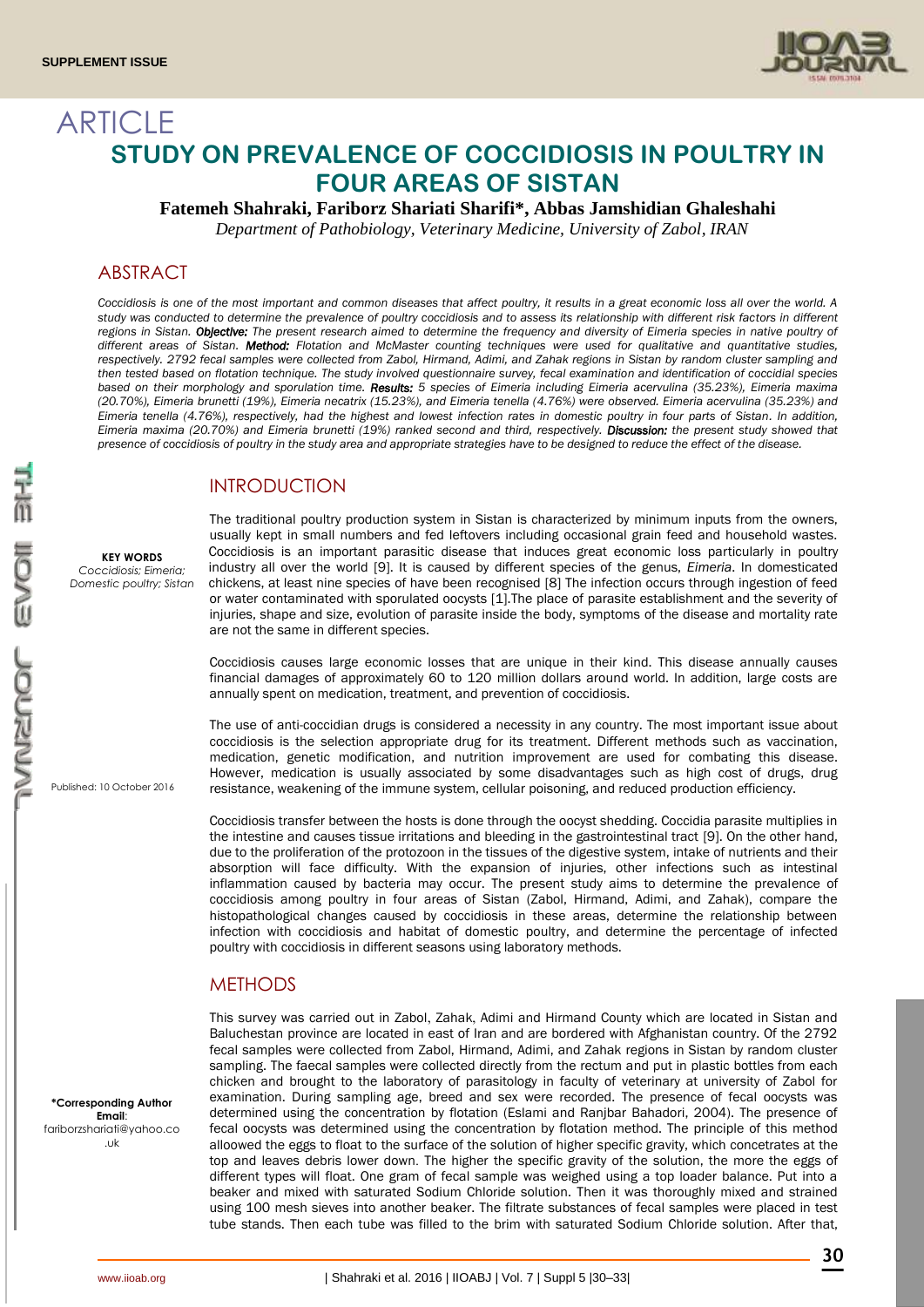

cover slip was placed on test tube surface and was left to stay for 15 minutes and then they are gently lifted. The cover slips were placed on microscope slides and viewed under the microscope by using  $\times$ 40 objective lens [4].

The sporulation time of the oocysts was determined at 29-30 c using the technique described by Conway and McKenzie [4]. The sporulation time was considered when 90% of the oocysts were sporulated. The raw data were entered and managed in Microsoft Excel worksheet and descriptive statistic was utilized to summarize the data. The point prevalence was calculated for all data by dividing positive samples by total number of examined samples and multiplied by hundred. The association between the prevalence of the disease and risk factors was assessed by Chi-square, whereas student t-test was used to examine the difference in mean oocysts count between positive samples. A statically significant association between variables was considered to exist if the computed p value was less than 0.05. All statistical analyses were done using SPSS statistical software.

#### RESULTS

Out of the total 2792 chickens examined, 100 (3.58%) were positive for coccidian oocysts of domestic poultry in Sistan in different seasons. The rate of infection were related to *Eimeria acervulina* with 37 oocytes per gram of fecal sample (35.23%), *Eimeria maxima* (20.70%), *Eimeria brunetti* (19%) and *Eimeria tenella* (4.76%) [Table 1].

**Table 1:** The average contamination of different species of *Eimeria* in 2792 fecal samples collected from poultry in four areas

| Eimeria species                               | acervulina      | maxima    | brunetti.    | necatrix        | tenella  |
|-----------------------------------------------|-----------------|-----------|--------------|-----------------|----------|
| Av. number of<br>oocysts per gram of<br>stool | 37<br>(% 35/23) | (% 25/71) | 20<br>(% 19) | 16<br>(% 15/23) | (% 4/76) |

In Adimi area, 557 fecal samples were collected from domestic poultry in different seasons. According to the results, the highest and the lowest rate of infection were related to *Eimeria acervulina* with 10 oocytes per gram of sample and *Eimeria tenella* with 2 oocytes per gram of sample, respectively. *Eimeria maxima*, *Eimeria brunetti*, and *Eimeria necatrix* with 6, and 3 oocytes per gram of sample ranked after *Eimeria acervulina* [Table 2].

**Table 2:** The average contamination of different species of *Eimeria* in 2792 fecal samples collected from poultry in four areas of Sistan 2015 separately

|                                                                             |                 |                | poplity in roof drous or sistem zo to soparatory |                |                           |  |  |
|-----------------------------------------------------------------------------|-----------------|----------------|--------------------------------------------------|----------------|---------------------------|--|--|
| <b>Eimeria species</b>                                                      | acervulina      | maxima         | brunetti                                         | necatrix       | tenella                   |  |  |
| Av. number of<br>oocysts per gram of<br>557 fecal samples<br>Adimi          | 10<br>(% 37/3)  | 6<br>(% 22/22) | 6<br>(% 22/22)                                   | 3<br>(% 11/11) | 2<br>(% 7/40)             |  |  |
| Av. number of<br>oocysts per gram of<br>1011 fecal samples<br>Zahak         | 12<br>(% 37/41) | (% 24/13)      | 4<br>(% 13/79)                                   | 5<br>(% 17/24) | (% 3/44)                  |  |  |
| Av. number of<br>oocysts per gram of<br>344 fecal samples<br>Zabol          | (% 33/33)       | 6<br>(% 28/57) | (% 19/04)                                        | (% 19/04)      |                           |  |  |
| Av. number of<br>oocysts per gram of<br>880 fecal samples<br><b>Hirmand</b> | 8<br>(% 28/57)  | 8<br>(% 28/57) | 5<br>(% 18/85)                                   | 5<br>(% 18/85) | $\overline{2}$<br>(%7/14) |  |  |

In Zahak, a total of 1011 stool samples were collected from the domestic poultry in different seasons. According to the results, the highest and the lowest rate of infection were related to *Eimeria acervulina* (37.41%) and *Eimeria tenella* (3.44%), respectively. *Eimeria maxima* and *Eimeria necatrix* showed the highest rate of infection after *Eimeria acervulina* in this area.

In Zabol, a total of 344 fecal samples were collected from the domestic poultry in different seasons. According to the results, the highest and the lowest rate of infection were related to *Eimeria acervulina* with 7 oocytes per gram of sample and *Eimeria brunetti* and *Eimeria necatrix* with 4 oocytes per gram of sample, respectively. *Eimeria maxima* had the highest rate of infection after *Eimeria acervulina* with 6 oocytes per gram of sample .

In Hirmand, 880 fecal samples were collected from the domestic poultry in different seasons. According to the results, the highest and the lowest rate of infection were related to *Eimeria acervulina* (28.57%) and *Eimeria tenella* (7.14%), respectively. *Eimeria maxima* and *Eimeria necatrix* showed the highest rate of infection after *Eimeria acervulina*.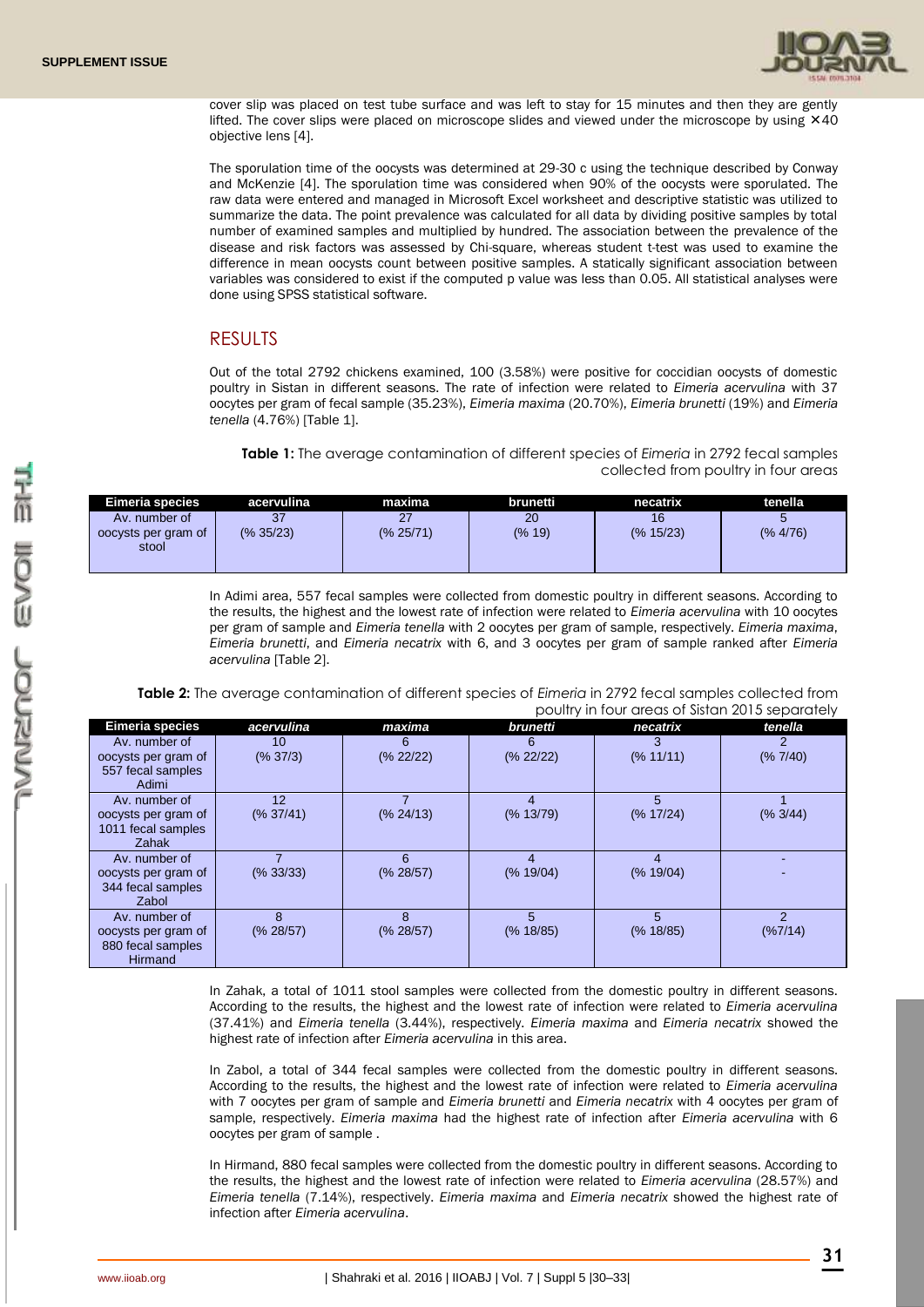

# DISCUSSIONS

In traditional poultry production system, the input required is minimal and is considered as secondary to other agricultural activities by the smallholder farmers. Housewives and children are usually responsible to undertake poultry production around the homestead. Since these social groups usually stay longer around the home, they can easily look after the chicken. The income obtained from poultry production may also be most accessible source of income during need of cash for women and youths. Thus, from this point of view, poultry production may address the social and economical problems of gender issues and improve the income source and long-term economic potential of women in the rural community.

Coccidiosis outbreak can be very severe or mild. In mild cases, despite infection, no clinical or subclinical symptoms are shown. The disease can infect poultry at any age and situation, but it can make great losses in the first week of culture. In the present study, mucosa, intestine, and cecum were used for preparation of smears. In addition, flotation method was used for determining the number of oocysts per gram of fecal sample. This method requires very high accuracy. Sistan region, with its certain geographical and climatic conditions, can be a suitable place for incidence of different parasitic diseases. Coccidian infection occurs in all ages but its clinical protests are restricted to young birds. Severity of coccidiosis in young birds depends on the number of ingested sporulated oocytes, parasite species, the immunity level, nutritional conditions of the host, and presence of other infectious diseases [9]. Since infection with coccidiosis in local poultry in often subclinical, no action is usually taken against them. This causes adverse effects such as weight loss, delayed growth, and decreased egg production.

Since the infection of local poultry of Sistan with *Eimeria* species had never been studied, the present study aimed to clarify the status of coccidiosis and determine the diversity of *Eimeria* species in local poultry of Sistan region. During this study, 2792 fecal samples were collected from domestic poultry in four cities of Sistan and Baluchestan Province in different seasons. According to the results, coccidiosis infection in domestic poultry of this region was mainly clinical and its acute form was observed less frequently. In the studied areas, 5 species of *Eimeria* including *Eimeria* acervulina, *Eimeria maxima*, *Eimeria brunetti*, *Eimeria necatrix*, and *Eimeria tenella* were observed. *Eimeria acervulina* (35.23%) and *Eimeria tenella* (4.76%), respectively, had the highest and lowest infection rates in domestic poultry in four parts of Sistan. Coccidiosis is a disease that should be always taken into account in terms of economic losses and health problems that may cause. Although Eimerial infection in poultry has been reported from different parts of the world and Iran, its distribution and species diversity are associated with the host and conditions of culture such as density, diet, ventilation, and preventive treatments. In this study, the prevalence of *Eimeria* in domestic poultry of different areas of Sistan have been reported to be 21%. This figure is significantly different from other reports in other regions of Iran such as Mashhad (38%), Golestan Province (36%), Tabriz (56%), Mahabad (42%), and Hamedan (75%). This difference in the prevalence of infection with other parts of Iran can be attributed to the conditions of culturing the domestic poultry, weather conditions of Sistan and Baluchestan Province, and humidity rate.

Many studies have been conducted on coccidiosis in Iran. Charkhkar *et al*. carried out a study in order to identify *Eimeria* species in poultry based on morphological characteristics [3]. In their research, 17 samples from five climatic zones were tested and a total of 25 Eimeria oocytes were identified. The highest frequencies were related to four species including *Eimeria tenella*, *Eimeria maxima*, *Eimeria acervulina*, and *Eimeria necatrix* which was consistent with our study.

In poultry farms of Tabriz, 5 species of *Eimeria* including *Eimeria tenella*, *Eimeria maxima*, *Eimeria acervulina*, *Eimeria necatrix*, and *Eimeria mitis* have been reported [5] which was consistent with our study.

In Ethiopia, a study was conducted in the case of coccidiosis in broiler chickens from November 2009 to April 2010 and four species of *Eimeria* including *Eimeria tenella*, *Eimeria acervulina*, *Eimeria necatrix*, and *Eimeria brunetti* were identified. Among these species, *Eimeria brunetti* (34.3%) and *Eimeria tenella* (5%) showed the highest and the lowest prevalence, respectively [6].

In another study conducted by Muazu *et al*. in Niger, among the 100 collected carcasses, 30 cases were infected with coccidiosis [10]. The highest prevalence was related to *Eimeria tenella* (10%) and then *Eimeria maxima*, *Eimeria acervulina*, and *Eimeria necatrix* ranked second to fourth with percentage of 9, 6, and 5, respectively.

In another study carried out by Razmi *et al*. in Iran, the highest prevalence of coccidiosis was reported from poultry aged above 6 months [12]. According to the results, *Eimeria acervulina*, *Eimeria maxima*, and *Eimeria tenella* were observed in 97%, 41%, and 12% poultry farms, respectively.

The present study provided useful results on the prevalence of coccidiosis in domestic poultry of Sistan in four areas, the effect of different seasons on infection with coccidiosis, and optimum conditions for culture of poultry in this region in order to reduce the severity of infection.